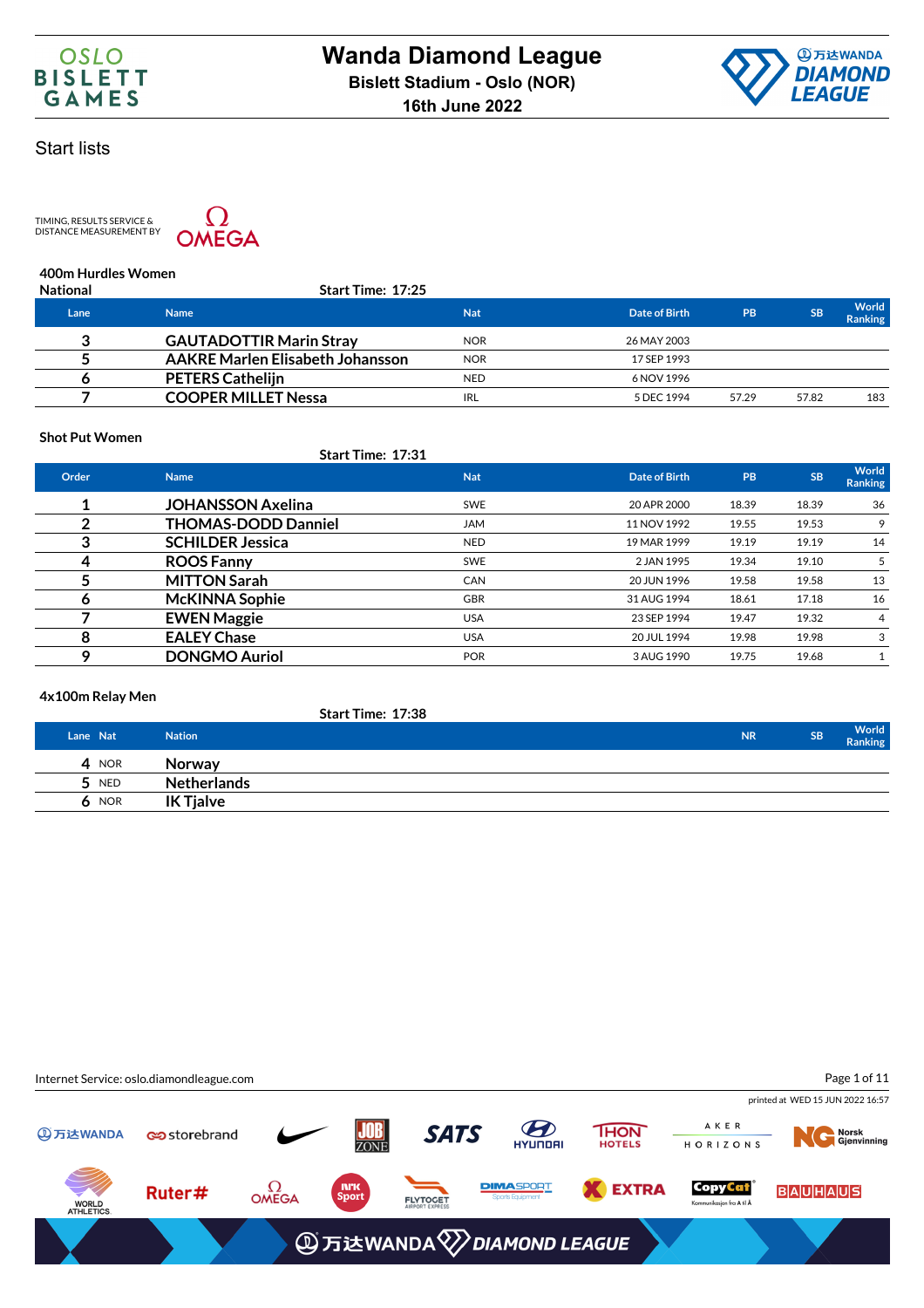



### **4x100m Relay Women**

|          |            | <b>Start Time: 17:50</b> |           |           |                  |
|----------|------------|--------------------------|-----------|-----------|------------------|
| Lane Nat |            | <b>Nation</b>            | <b>NR</b> | <b>SB</b> | World<br>Ranking |
| 4        | <b>NOR</b> | Tyrving                  |           |           |                  |
| 5        | <b>NOR</b> | Norway                   |           |           |                  |
| 6        | <b>NED</b> | <b>Netherlands</b>       |           |           |                  |

### **1500m Men**

| <b>National</b> | Start Time: 18:00                  |            |                      |           |           |                                |
|-----------------|------------------------------------|------------|----------------------|-----------|-----------|--------------------------------|
| Order           | <b>Name</b>                        | <b>Nat</b> | <b>Date of Birth</b> | <b>PB</b> | <b>SB</b> | <b>World</b><br><b>Ranking</b> |
| 1               | <b>BERNAGE Gregory</b>             | <b>FRA</b> | 11 MAR 1999          |           |           |                                |
| $\overline{2}$  | <b>BJØRNDAL Anders</b>             | <b>NOR</b> | 8 JUL 1995           |           |           |                                |
| 3               | <b>BOLLERØD Moa Abounnachat</b>    | <b>NOR</b> | 2 NOV 2001           | 3:41.16   | 3:41.16   |                                |
| 4               | <b>DAHL Even Brøndbo</b>           | <b>NOR</b> | 24 AUG 1994          |           |           |                                |
| 5               | <b>HALVORSEN Andreas Fjeld</b>     | <b>NOR</b> | 14 SEP 2005          |           |           |                                |
| 6               | <b>HAUEN Esten Hansen-Møllerud</b> | <b>NOR</b> | 22 MAY 2003          |           |           |                                |
| 7               | <b>IJTSMA Job</b>                  | <b>NED</b> | 16 JUN 2000          |           |           |                                |
| 8               | <b>OLSEN Benjamin</b>              | <b>NOR</b> | 16 JUN 2004          |           |           |                                |
| 9               | <b>POLDERMAN Jurjen</b>            | <b>NED</b> | 24 APR 1991          |           |           |                                |
| 10              | RISHØI Sondre                      | <b>NOR</b> | 30 APR 2000          |           |           |                                |
| 11              | <b>SANDNES LILLEFOSSE Bjørnar</b>  | <b>NOR</b> | 17 JUL 1992          |           |           |                                |
| 12              | <b>SKALLE Elmer Mulleri</b>        | <b>NOR</b> | 15 AUG 1992          |           |           |                                |
| 13              | <b>TVEIT Sigurd</b>                | <b>NOR</b> | 16 MAR 2000          |           |           |                                |
| 14              | WIKSHÅLAND Eivind Trym             | <b>NOR</b> | 16 NOV 1997          |           |           |                                |
| 15              | <b>WINBERG Halvor Nymoen</b>       | <b>NOR</b> | 29 APR 1999          |           |           |                                |
| 16              | <b>ROTH Thomas Arne</b>            | (PM) NOR   | 11 FEB 1991          | 3:43.11   |           |                                |

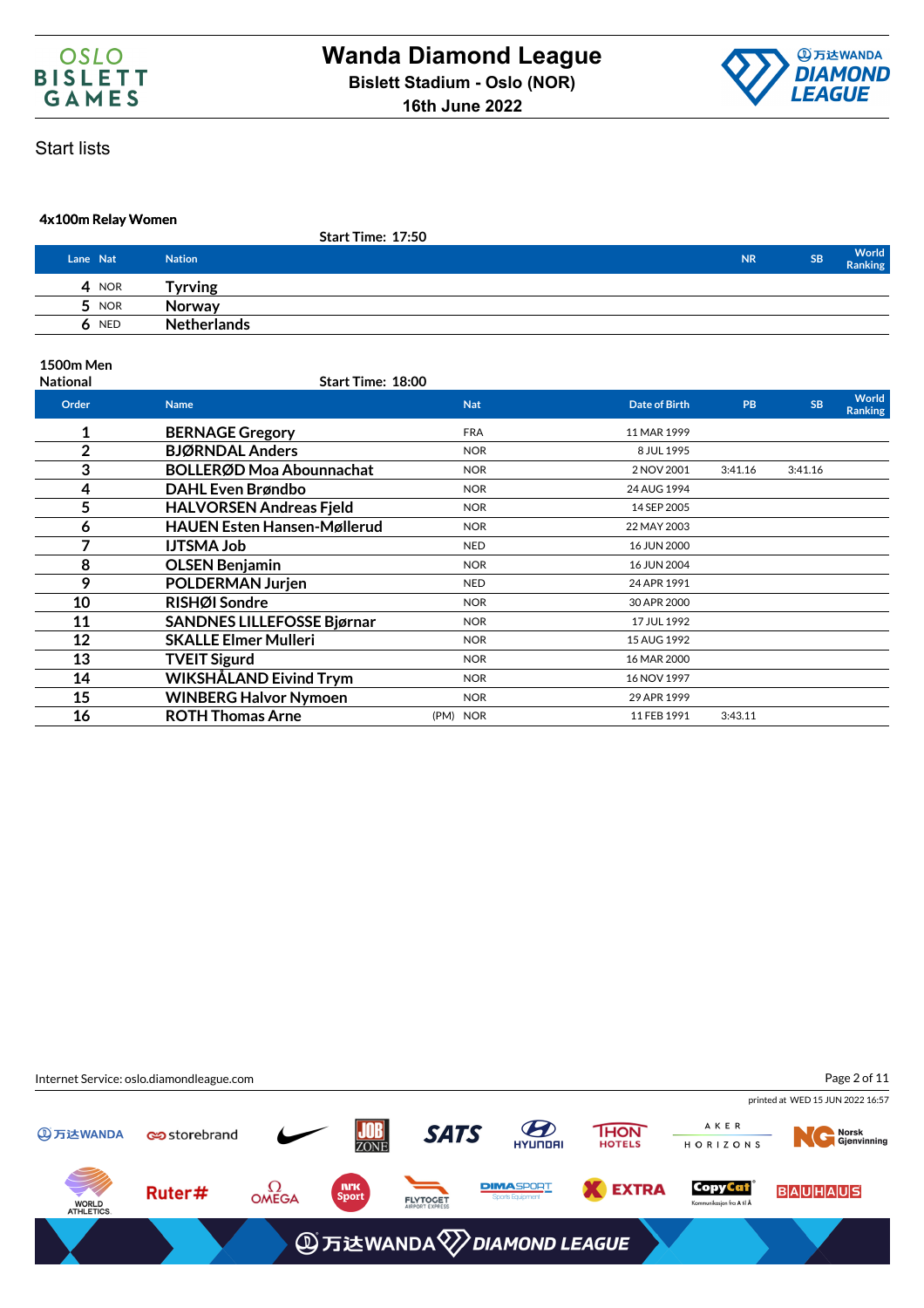



### **1500m Women National Start Time: 18:10 Order Name Nat Date of Birth PB SB World Ranking 1 BUSIC Sara BUSIC Sara NOR 11 FEB 2002 2 DAMINK Marissa** NED 24 OCT 1995 **3 DOMMERSNES Kristin Lande** NOR NOR 20 MAY 1999 **4 EDLAND Malin NOR 117.05 4:17.05 4:17.05 5 ENGDAHL Selma Løchen NOR** NOR 20 DEC 2001 **6 HOELSVEEN Malin** NOR NOR 25 JAN 2005 **7 HOVLAND Marte NOR** NOR 23 FEB 2005 **8 KRISTIANSEN Ingrid** NOR **9 LØVNES Anne Gine** NOR NOR 14 MAR 2003 **10 ØSTGÅRD Ingeborg** NOR 5 OCT 2003 **11 PROVCI Saga** SWE 20 OCT 2004 **12 HENRIKSEN Vilde Våge** NOR NOR 16 SEP 2000 **13 TYLDUM Grethe NOR** NOR 8 JUL 2001 **14 van KAMPEN Jetske NED** NED 28 DEC 1998 **15 TOOGOOD Christina Maria** NOR NOR 23 JAN 1989 **16 SÆTEN Amalie NOR** 1DEC 1997 4:08.81 4:09.80 79 **17 FRØYNES Amanda Grefstad** (PM) NOR 13 SEP 1998 **18 MJÅLAND Trine** (PM) NOR 3JUN 1990 4:15.95

#### **Pole Vault Men**

#### **Start Time: 18:45**

| Order | <b>Name</b>                | <b>Nat</b> | Date of Birth | <b>PB</b> | <b>SB</b> | <b>World</b><br><b>Ranking</b> |
|-------|----------------------------|------------|---------------|-----------|-----------|--------------------------------|
|       | <b>GUTTORMSEN Simen</b>    | <b>NOR</b> | 19 JAN 2001   | 5.65      | 5.65      | 30                             |
|       | <b>LAVILLENIE Valentin</b> | <b>FRA</b> | 16 JUL 1991   | 5.82      | 5.71      | 11                             |
|       | <b>GUTTORMSEN Sondre</b>   | <b>NOR</b> | 1 JUN 1999    | 5.81      | 5.81      | 20                             |
|       | <b>BROEDERS</b> Ben        | <b>BEL</b> | 21 JUN 1995   | 5.85      | 5.85      | 13                             |
|       | LILLEFOSSE Pål Haugen      | <b>NOR</b> | 4 JUN 2001    | 5.85      | 5.85      | 26                             |
| O     | <b>LAVILLENIE Renaud</b>   | <b>FRA</b> | 18 SEP 1986   | 6.05      | 5.81      |                                |
|       | <b>KENDRICKS Sam</b>       | <b>USA</b> | 7 SEP 1992    | 6.06      | 5.65      | 3                              |
| 8     | <b>BRAZ Thiago</b>         | <b>BRA</b> | 16 DEC 1993   | 6.03      |           |                                |
| o     | <b>DUPLANTIS Armand</b>    | <b>SWE</b> | 10 NOV 1999   | 6.15      | 6.01      |                                |

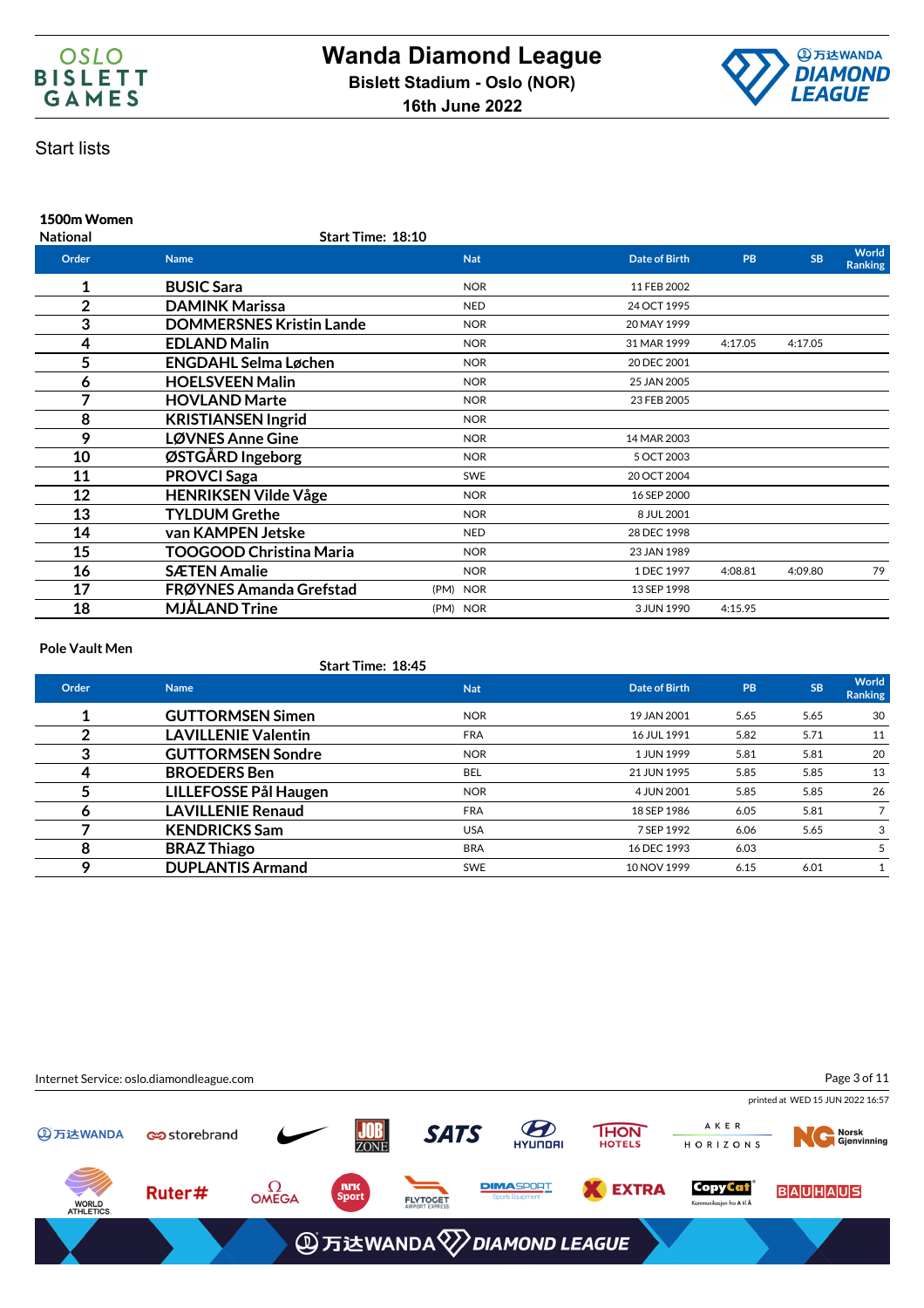



# **200m Men**

| <b>National</b> | Start Time: 18:45             |            |               |           |           |                         |
|-----------------|-------------------------------|------------|---------------|-----------|-----------|-------------------------|
| Lane            | <b>Name</b>                   | <b>Nat</b> | Date of Birth | <b>PB</b> | <b>SB</b> | World<br><b>Ranking</b> |
|                 | <b>JOHNSEN Daniel</b>         | <b>NOR</b> | 19 AUG 1998   |           |           |                         |
|                 | <b>ATHMANI Skander Djamil</b> | <b>ALG</b> | 21 JUN 1992   | 20.77     | 21.01     |                         |
| 3               | <b>ELLINGSEN Herman</b>       | <b>NOR</b> | 23 FEB 2002   |           |           |                         |
| 4               | SKÅDEN Jonas Berggård         | <b>NOR</b> | 5 SEP 2002    |           |           |                         |
|                 | <b>JOHANSEN Mathias Hove</b>  | <b>NOR</b> | 27 SEP 1998   | 20.68     | 20.84     | 115                     |
|                 | <b>BURNET Taymir</b>          | <b>NED</b> | 1 OCT 1992    | 20.34     | 20.47     | 42                      |
|                 | <b>TJANI-AJAYI Kenny Emi</b>  | <b>NOR</b> | 5 MAY 2003    |           |           |                         |
| 8               | <b>KULSENG Andreas Ofstad</b> | <b>NOR</b> | 19 MAY 2001   |           |           |                         |
|                 |                               |            |               |           |           |                         |

### **Hammer Throw Men**

|       |                         | <b>Start Time: 18:51</b> |               |           |           |                                |
|-------|-------------------------|--------------------------|---------------|-----------|-----------|--------------------------------|
| Order | <b>Name</b>             | <b>Nat</b>               | Date of Birth | <b>PB</b> | <b>SB</b> | <b>World</b><br><b>Ranking</b> |
|       | <b>MARDAL Thomas</b>    | <b>NOR</b>               | 16 APR 1997   | 76.74     | 73.41     |                                |
|       | <b>HALÁSZ Bence</b>     | <b>HUN</b>               | 4 AUG 1997    | 79.88     | 78.88     |                                |
|       | <b>KOKHAN Mykhaylo</b>  | <b>UKR</b>               | 22 JAN 2001   | 80.78     | 78.09     | 3                              |
|       | <b>NOWICKI Wojciech</b> | <b>POL</b>               | 22 FEB 1989   | 82.52     | 81.58     |                                |
|       | <b>FAJDEK Pawel</b>     | POL                      | 4 JUN 1989    | 83.93     | 80.19     | 2                              |
|       | <b>HENRIKSEN Eivind</b> | <b>NOR</b>               | 14 SEP 1990   | 81.58     | 77.94     |                                |

### **200m Women**

| <b>National</b> | <b>Start Time: 18:56</b> |            |               |           |           |                  |
|-----------------|--------------------------|------------|---------------|-----------|-----------|------------------|
| Lane            | <b>Name</b>              | <b>Nat</b> | Date of Birth | <b>PB</b> | <b>SB</b> | World<br>Ranking |
|                 | <b>JIYA Tasa</b>         | <b>NED</b> | 16 SEP 1997   |           |           |                  |
|                 | <b>HELLQUIST Matilda</b> | <b>SWE</b> | 28 JUL 1993   |           |           |                  |
|                 | <b>OPPEGAARD Linn</b>    | <b>NOR</b> | 23 DEC 1998   |           |           |                  |
|                 | <b>ERTZGAARD Kaitesi</b> | <b>NOR</b> | 20 JUL 2000   |           |           |                  |
|                 | <b>PETTERSEN Marte</b>   | <b>NOR</b> | 30 APR 1997   | 24.00     | 24.15     | 429              |
|                 | van VLIET Leonie         | <b>NED</b> | 13 JUN 1993   | 23.16     | 23.32     | 91               |
|                 | <b>HELANDER Klara</b>    | <b>SWE</b> | 16 MAY 1995   |           |           |                  |
| 8               | <b>HJELMER Moa</b>       | <b>SWE</b> | 19 JUN 1990   | 23.15     | 23.65     | 66               |

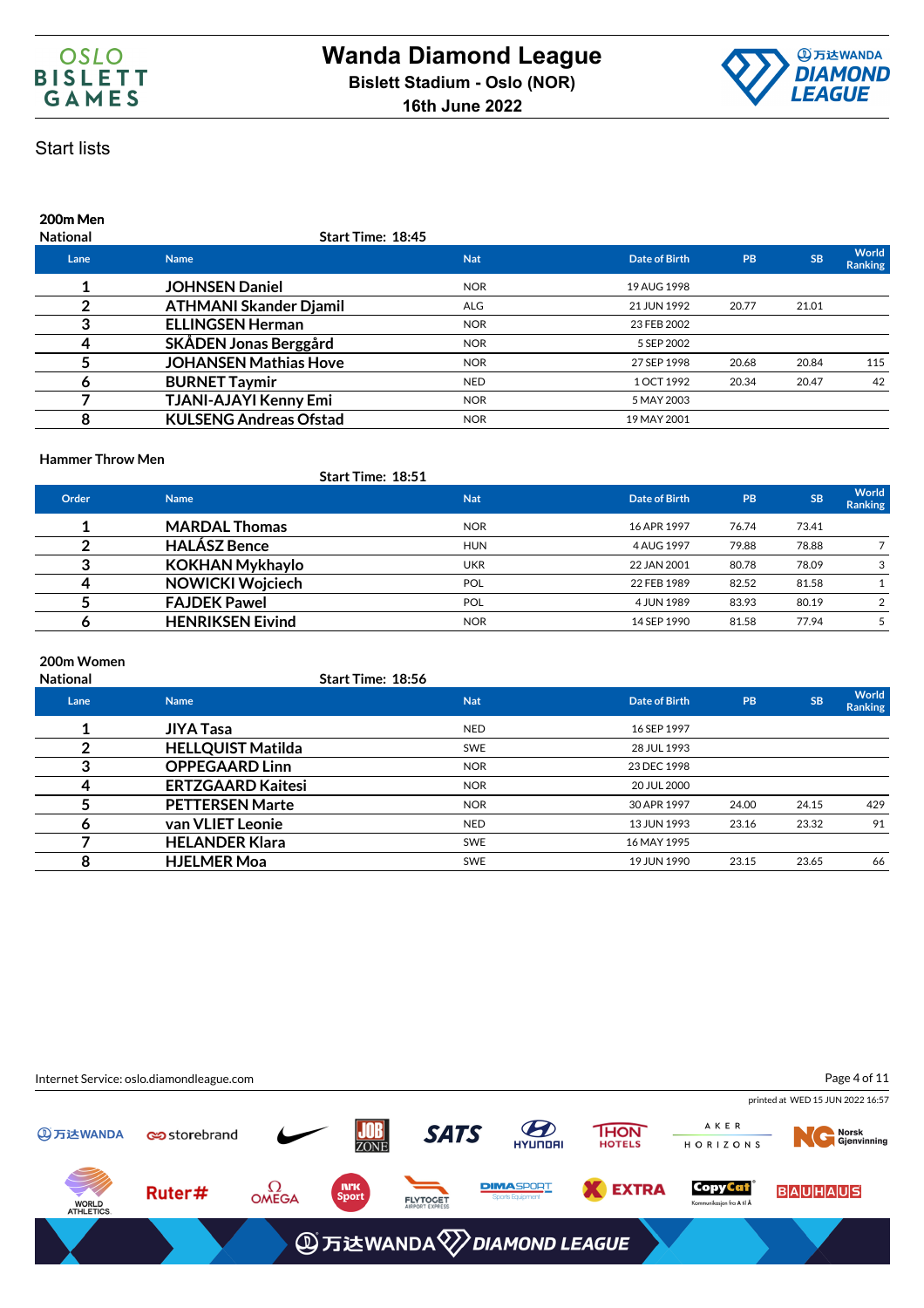



# **100m Men**

| <b>National Heat A</b> | Start Time: 19:06               |            |               |           |           |                  |
|------------------------|---------------------------------|------------|---------------|-----------|-----------|------------------|
| Lane                   | <b>Name</b>                     | <b>Nat</b> | Date of Birth | <b>PB</b> | <b>SB</b> | World<br>Ranking |
|                        | <b>GJESDAL Sondre Lindaas</b>   | <b>NOR</b> | 15 MAY 1998   |           |           |                  |
|                        | <b>AFRIFA Elvis</b>             | <b>NED</b> | 30 NOV 1997   | 10.44     | 10.44     |                  |
| 3                      | <b>VAULA Jacob</b>              | <b>NOR</b> | 1 AUG 2001    |           |           |                  |
|                        | <b>BOCKARIE Solomon</b>         | <b>NED</b> | 18 MAY 1987   | 10.13     | 10.30     | 233              |
|                        | <b>BOUJU Raphael</b>            | <b>NED</b> | 15 MAY 2002   | 10.40     | 10.40     |                  |
|                        | <b>AGBO Edem Schaaning</b>      | <b>NOR</b> | 1 DEC 1999    |           |           |                  |
|                        | <b>AMUNDSEN Sondre Faugstad</b> | <b>NOR</b> | 25 SEP 1998   |           |           |                  |

### **100m Women**

### **National Start Time: 19:16**

| Lane | <b>Name</b>                       | <b>Nat</b> | Date of Birth | PB    | <b>SB</b> | World<br><b>Ranking</b> |
|------|-----------------------------------|------------|---------------|-------|-----------|-------------------------|
|      | <b>AUNE Nora</b>                  | <b>NOR</b> | 17 JAN 2004   | 12.33 | 12.33     |                         |
|      | van der VEEN Laura Tietje Johanna | <b>NOR</b> | 25 JAN 2003   | 12.08 | 12.17     |                         |
|      | <b>AASMO Vilde Humstad</b>        | <b>NOR</b> | 10 OCT 1998   | 11.66 | 11.66     |                         |
|      | <b>SEDNEY Naomi</b>               | <b>NED</b> | 17 DEC 1994   | 11.24 | 11.56     | 141                     |
|      | <b>JENSEN Christine Bjelland</b>  | <b>NOR</b> | 16 JUN 1994   | 11.76 | 11.84     | 948                     |
|      | <b>IRGENS Hanne Berit</b>         | <b>NOR</b> | 27 JUN 1994   | 11.84 | 11.84     |                         |
|      | <b>AMUNDSEN Maren Bakke</b>       | <b>NOR</b> | 8 MAR 2003    | 11.76 | 12.34     |                         |

### **100m Men**

| <b>National Heat B</b> | <b>Start Time: 19:26</b>         |            |               |           |           |                                |
|------------------------|----------------------------------|------------|---------------|-----------|-----------|--------------------------------|
| Lane                   | <b>Name</b>                      | <b>Nat</b> | Date of Birth | <b>PB</b> | <b>SB</b> | <b>World</b><br><b>Ranking</b> |
|                        | <b>NILSEN Sander Werge</b>       | <b>NOR</b> | 23 JUN 2003   |           |           |                                |
|                        | <b>JENSEN Valentin</b>           | <b>NOR</b> | 30 MAY 2005   | 10.96     | 10.96     |                                |
|                        | <b>LUND Jørgen Evensen</b>       | <b>NOR</b> | 5 MAY 2003    |           |           |                                |
|                        | <b>MENSAH Christian</b>          | <b>NOR</b> | 20 APR 1996   |           |           |                                |
|                        | <b>LUNDE Johannes Steinsland</b> | <b>NOR</b> | 22 DEC 2003   |           |           |                                |
|                        | <b>RYE Einar Johannes</b>        | <b>NOR</b> | 11 OCT 2001   |           |           |                                |
|                        | <b>RUDI Sondre Matias</b>        | <b>NOR</b> | 12 JUN 2000   |           |           |                                |
| 8                      | <b>SVERD Vegard Dragsund</b>     | <b>NOR</b> | 1 JUN 1999    |           |           |                                |

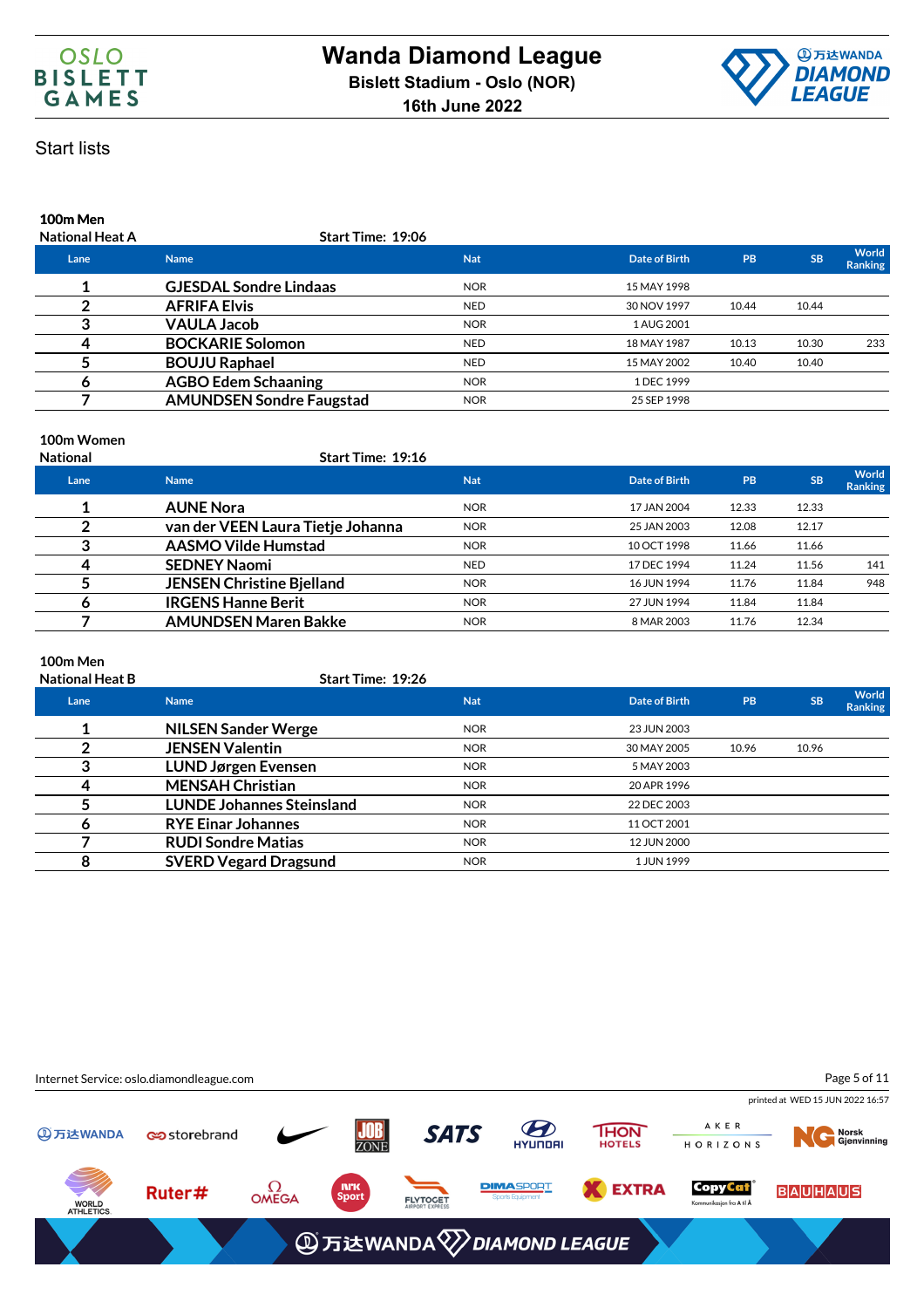



# **100m Men**

| <b>Race to Zero</b> | <b>Start Time: 19:53</b>      |            |                      |           |           |                                |
|---------------------|-------------------------------|------------|----------------------|-----------|-----------|--------------------------------|
| Lane                | <b>Name</b>                   | <b>Nat</b> | <b>Date of Birth</b> | <b>PB</b> | <b>SB</b> | <b>World</b><br><b>Ranking</b> |
|                     | <b>STRENG Felix</b>           | <b>GER</b> | 16 FEB 1995          | 10.60     |           |                                |
|                     | <b>FLOORS Johannes</b>        | <b>GER</b> | 8 FEB 1995           | 10.66     |           |                                |
|                     | <b>FERREIRA Petrucio</b>      | <b>BRA</b> | 18 NOV 1996          | 10.51     |           |                                |
| 4                   | <b>MALONE Noah</b>            | <b>USA</b> |                      | 10.34     | 10.34     | 508                            |
|                     | <b>KASHAFALI Salum Ageze</b>  | <b>NOR</b> | 25 NOV 1993          | 10.44     | 10.57     | 429                            |
|                     | <b>ATHMANI Skander Djamil</b> | <b>ALG</b> | 21 JUN 1992          | 10.29     |           |                                |
|                     | <b>GAVELAS Athanasios</b>     | <b>GRE</b> | 19 DEC 1999          | 10.92     |           |                                |
|                     |                               |            |                      |           |           |                                |

### **400m Hurdles Women**

### **Start Time: 20:04**

| Lane | <b>Name</b>              | <b>Nat</b> | Date of Birth | PB    | <b>SB</b> | <b>World</b><br>Ranking |
|------|--------------------------|------------|---------------|-------|-----------|-------------------------|
|      | <b>KRAFZIK Carolina</b>  | <b>GER</b> | 27 MAR 1995   | 54.72 | 57.05     | 17                      |
|      | <b>NIELSEN Lina</b>      | <b>GBR</b> | 13 MAR 1996   | 54.73 | 54.73     | 23                      |
|      | <b>KLOSTER Line</b>      | <b>NOR</b> | 27 FEB 1990   | 54.99 | 54.99     | 21                      |
| 4    | <b>KNIGHT Jessie</b>     | <b>GBR</b> | 15 JUN 1994   | 54.09 | 54.09     | 12                      |
|      | <b>TKACHUK Viktoriya</b> | <b>UKR</b> | 8 NOV 1994    | 53.76 | 54.81     |                         |
|      | <b>BOL Femke</b>         | <b>NED</b> | 23 FEB 2000   | 52.03 | 53.02     |                         |
|      | RYZHYKOVA Anna           | <b>UKR</b> | 24 NOV 1989   | 52.96 | 54.50     |                         |
| 8    | <b>IUEL Amalie</b>       | <b>NOR</b> | 17 APR 1994   | 54.72 | 56.77     | 29                      |

### **400m Men**

### **Start Time: 20:14**

| Lane | <b>Name</b>                      | <b>Nat</b> | Date of Birth | <b>PB</b> | <b>SB</b> | World<br><b>Ranking</b> |
|------|----------------------------------|------------|---------------|-----------|-----------|-------------------------|
|      | <b>SANTOS Luguelín</b>           | <b>DOM</b> | 12 NOV 1993   | 44.11     | 45.27     | 44                      |
|      | <b>VEDEL Benjamin Lobo</b>       | <b>DEN</b> | 23 SEP 1997   | 45.52     | 45.52     | 16                      |
|      | <b>NENE Zakhiti</b>              | <b>RSA</b> | 2 APR 1998    | 44.92     | 44.92     | 20                      |
|      | <b>TAYLOR Christopher</b>        | <b>JAM</b> | 1 OCT 1999    | 44.79     | 45.45     | 10                      |
|      | <b>BONEVACIA Liemarvin</b>       | <b>NED</b> | 5 APR 1989    | 44.48     | 45.55     |                         |
| o    | <b>JAMES Kirani</b>              | <b>GRN</b> | 1 SEP 1992    | 43.74     | 44.02     |                         |
|      | <b>MAKWALA Isaac</b>             | <b>BOT</b> | 29 SEP 1986   | 43.72     | 45.35     | 6                       |
| 8    | <b>INGVALDSEN Håvard Bentdal</b> | <b>NOR</b> | 21 SEP 2002   | 45.94     |           | 87                      |

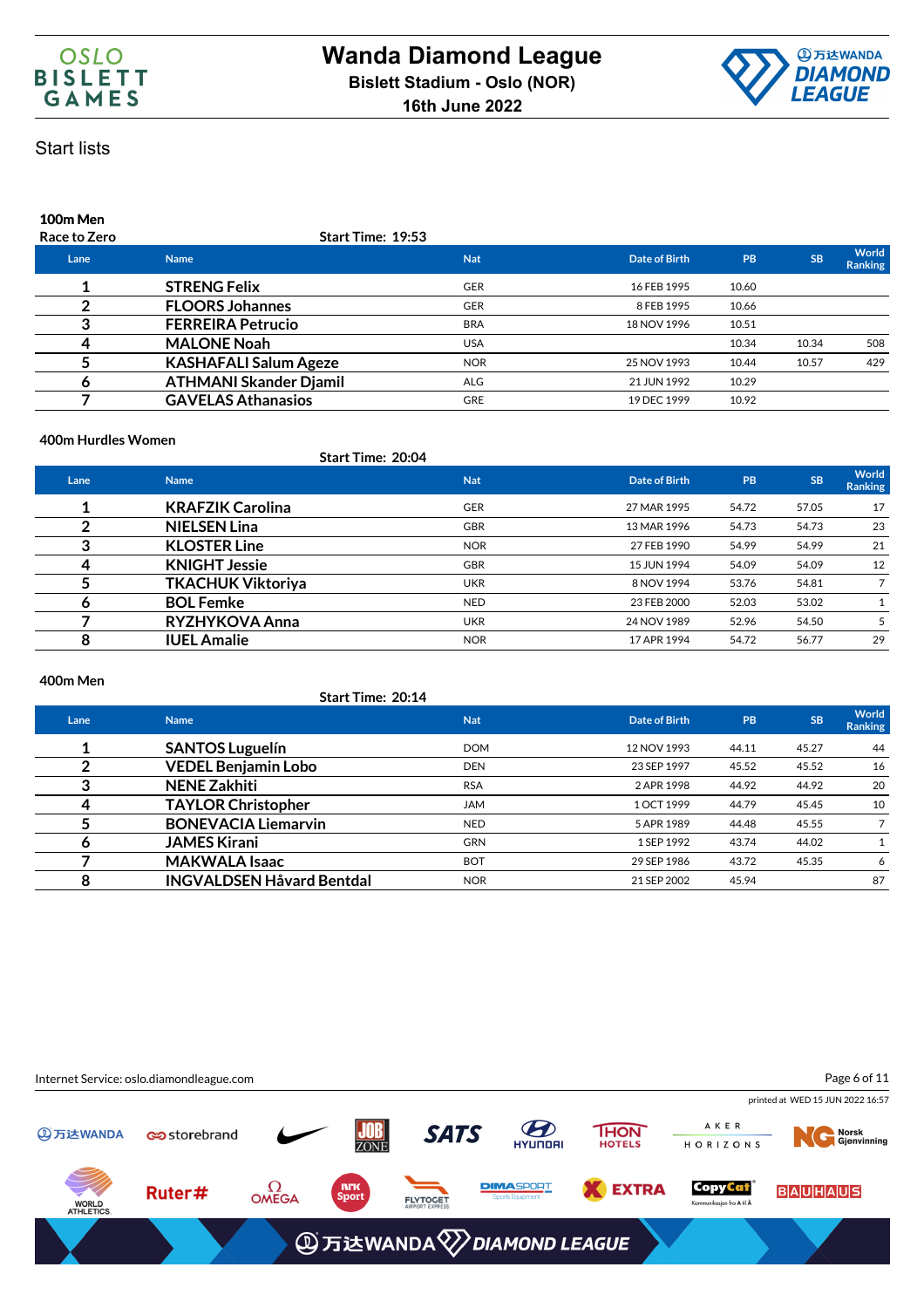



### **Long Jump Men**

**Start Time: 20:15**

| Order | <b>Name</b>                | <b>Nat</b> | Date of Birth | PB   | <b>SB</b> | World<br><b>Ranking</b> |
|-------|----------------------------|------------|---------------|------|-----------|-------------------------|
|       | <b>KIPLESUND Ingar</b>     | <b>NOR</b> | 15 NOV 1996   | 8.10 | 7.65      | 78                      |
| າ     | <b>PULLI Kristian</b>      | <b>FIN</b> | 2 SEP 1994    | 8.27 | 8.00      | 25                      |
| 3     | <b>FLÅTNES Henrik</b>      | <b>NOR</b> | 26 DEC 2001   | 7.95 | 7.71      | 38                      |
| 4     | <b>NAIRN LaQuan</b>        | <b>BAH</b> | 31 JUL 1996   | 8.22 | 8.22      | 18                      |
| 5     | <b>GFÖHLER Benjamin</b>    | <b>SUI</b> | 27 JAN 1994   | 8.13 | 8.02      | 17                      |
| 6     | <b>LASA Emiliano</b>       | <b>URU</b> | 25 JAN 1990   | 8.28 | 8.28      | 13                      |
|       | <b>SAMAAI Ruswahl</b>      | <b>RSA</b> | 25 SEP 1991   | 8.49 | 7.73      | 9                       |
| 8     | <b>EHAMMER Simon</b>       | <b>SUI</b> | 7 FEB 2000    | 8.45 | 8.45      | 12                      |
| 9     | <b>MONTLER Thobias</b>     | <b>SWE</b> | 15 FEB 1996   | 8.27 | 8.27      | 2                       |
| 10    | <b>TENTOGLOU Miltiadis</b> | <b>GRE</b> | 18 MAR 1998   | 8.60 | 8.36      |                         |
|       |                            |            |               |      |           |                         |

#### **5000m Women**

**Start Time: 20:19**

| Order        | <b>Name</b>                      | <b>Nat</b> | <b>Date of Birth</b> | <b>PB</b> | <b>SB</b> | World<br>Ranking |
|--------------|----------------------------------|------------|----------------------|-----------|-----------|------------------|
| 1            | <b>GEBRESELAMA Tsigie</b>        | ETH        | 30 SEP 2000          | 15:12.96  |           |                  |
| $\mathbf{2}$ | <b>KOSTER Maureen</b>            | <b>NED</b> | 3 JUL 1992           | 15:06.86  | 15:06.86  |                  |
| 3            | <b>AYANA Almaz</b>               | <b>ETH</b> | 21 NOV 1991          | 14:12.59  |           |                  |
| 4            | <b>CAN Yasemin</b>               | <b>TUR</b> | 11 DEC 1996          | 14:36.82  | 16:06.28  | 10               |
| 5            | <b>MONSON Alicia</b>             | <b>USA</b> | 13 MAY 1998          | 14:42.56  |           | 16               |
| 6            | <b>DAVIES Rose</b>               | <b>AUS</b> | 21 DEC 1999          | 15:07.49  | 15:07.49  | 34               |
| 7            | <b>JUDD Jessica</b>              | <b>GBR</b> | 7 JAN 1995           | 14:57.19  | 14:57.19  | 28               |
| 8            | <b>REH Alina</b>                 | <b>GER</b> | 23 MAY 1997          | 15:04.10  |           |                  |
| 9            | <b>GALVÁN Laura</b>              | <b>MEX</b> | 5 OCT 1991           | 15:00.16  | 15:09.80  | 37               |
| 10           | <b>FEYSA Hawi</b>                | <b>ETH</b> | 1 FEB 1999           | 14:38.76  | 14:48.94  |                  |
| 11           | <b>GRØVDAL Karoline Bjerkeli</b> | <b>NOR</b> | 14 JUN 1990          | 14:43.26  | 14:51.38  | 14               |
| 12           | <b>KLOSTERHALFEN Konstanze</b>   | GER        | 18 FEB 1997          | 14:26.76  |           | 19               |
| 13           | <b>McCOLGAN Eilish</b>           | <b>GBR</b> | 25 NOV 1990          | 14:28.55  |           | 6                |
| 14           | <b>MINSEWO Abersh</b>            | <b>ETH</b> | 22 FEB 2001          | 14:50.88  |           |                  |
| 15           | <b>SEYAUM Dawit</b>              | <b>ETH</b> | 27 JUL 1996          | 14:47.55  | 14:47.55  |                  |
| 16           | <b>TSEGAY Gudaf</b>              | <b>ETH</b> | 23 JAN 1997          | 14:13.32  | 14:31.91  | $\overline{7}$   |
| 17           | <b>WORKU Fantu</b>               | <b>ETH</b> | 29 MAR 1999          | 14:26.80  | 14:47.37  | 5                |
| 18           | <b>GIDEY Letesenbet</b>          | ETH        | 20 MAR 1998          | 14:06.62  | 14:24.59  |                  |
| 19           | <b>CHEPNGETICH Rosefline</b>     | (PM) KEN   | 17 JUN 1997          | 16:07.00  |           |                  |

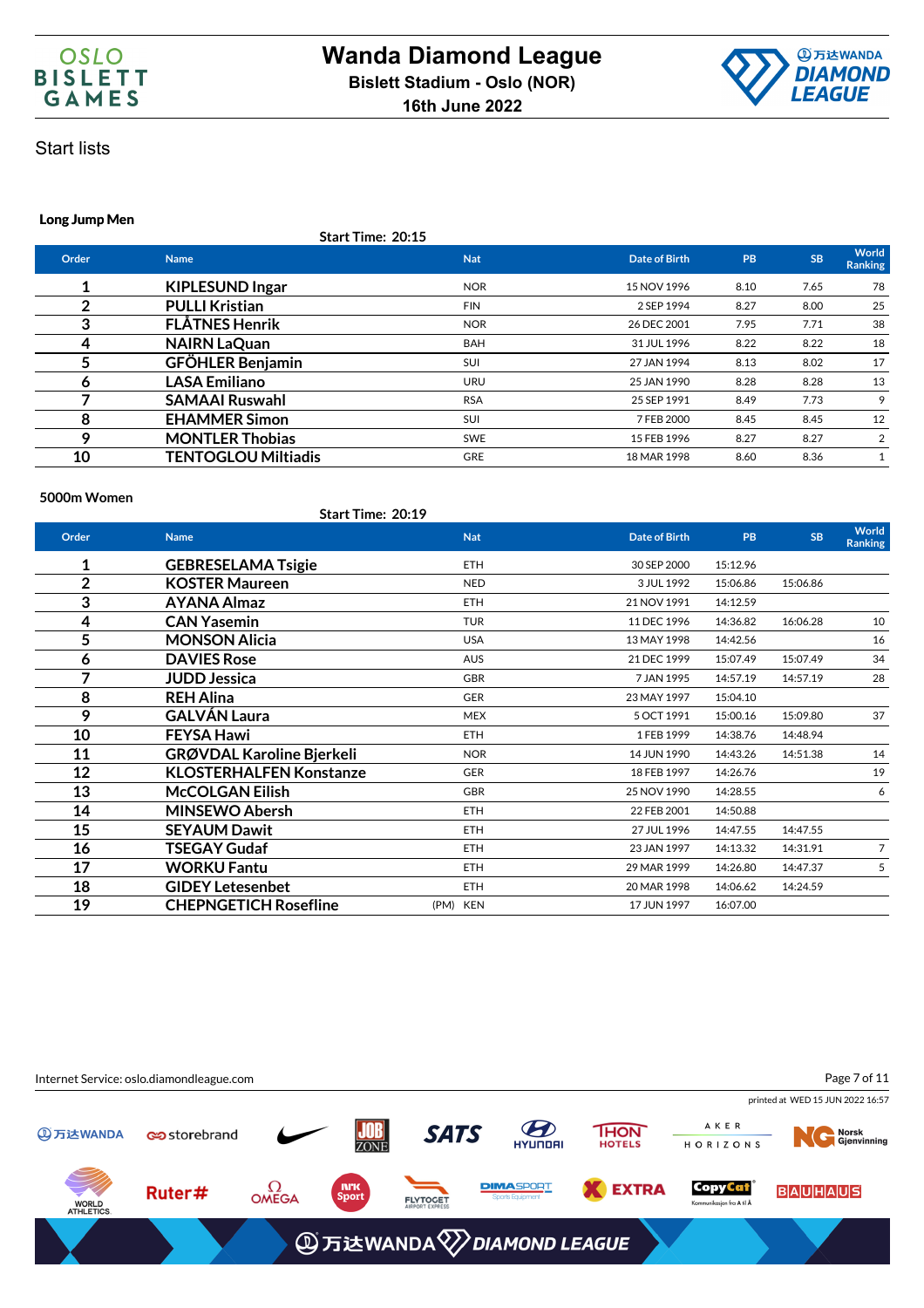



### **100m Men**

|      | Start Time: 20:39             |            |               |       |           |                         |
|------|-------------------------------|------------|---------------|-------|-----------|-------------------------|
| Lane | <b>Name</b>                   | <b>Nat</b> | Date of Birth | PB    | <b>SB</b> | World<br><b>Ranking</b> |
|      | <b>EDOBURUN Ojie</b>          | <b>GBR</b> | 2 JUN 1996    | 10.04 | 10.07     | 122                     |
|      | <b>BROWNING Rohan</b>         | <b>AUS</b> | 31 DEC 1997   | 10.01 | 10.12     | 24                      |
| 3    | <b>PRESCOD Reece</b>          | <b>GBR</b> | 29 FEB 1996   | 9.93  | 9.93      | 46                      |
| 4    | <b>SIMBINE Akani</b>          | <b>RSA</b> | 21 SEP 1993   | 9.84  | 10.06     | 6                       |
|      | de GRASSE Andre               | <b>CAN</b> | 10 NOV 1994   | 9.89  | 10.21     | 3                       |
| 6    | <b>AZAMATI Benjamin</b>       | <b>GHA</b> | 14 JAN 1998   | 9.90  | 9.90      | 41                      |
|      | <b>ABEYKOON Yupun</b>         | SRI        | 31 DEC 1994   | 10.06 | 10.06     | 32                      |
| 8    | <b>SANI BROWN Abdul Hakim</b> | <b>JPN</b> | 6 MAR 1999    | 9.97  | 10.04     | 126                     |
|      |                               |            |               |       |           |                         |

### **200m Women**

|      |                          | <b>Start Time: 20:44</b> |               |       |           |                         |
|------|--------------------------|--------------------------|---------------|-------|-----------|-------------------------|
| Lane | <b>Name</b>              | <b>Nat</b>               | Date of Birth | PB    | <b>SB</b> | World<br><b>Ranking</b> |
|      | <b>KOTWILA Martyna</b>   | <b>POL</b>               | 13 JAN 1999   | 22.99 | 23.50     | 268                     |
|      | <b>JOSEPH Gémima</b>     | <b>FRA</b>               | 17 OCT 2001   | 22.77 | 23.46     | 58                      |
|      | <b>SAMUEL Jamile</b>     | <b>NED</b>               | 24 APR 1992   | 22.37 | 23.35     | 73                      |
|      | <b>HOROWSKA Nikola</b>   | <b>POL</b>               | 3 JAN 2001    | 22.98 | 22.98     | 52                      |
|      | <b>KARSTOFT Ida</b>      | <b>DEN</b>               | 29 OCT 1995   | 22.76 | 22.76     | 36                      |
| o    | <b>DOBBIN Beth</b>       | <b>GBR</b>               | 7 JUN 1994    | 22.50 | 23.04     | 17                      |
|      | <b>KADDARI Dalia</b>     | <b>ITA</b>               | 23 MAR 2001   | 22.64 | 22.83     | 27                      |
| 8    | <b>SLETTUM Elisabeth</b> | <b>NOR</b>               | 31 AUG 1986   | 23.39 | 23.48     | 84                      |

### **Discus Throw Women**

|       | <b>Start Time: 20:48</b>    |            |               |       |           |                         |
|-------|-----------------------------|------------|---------------|-------|-----------|-------------------------|
| Order | <b>Name</b>                 | <b>Nat</b> | Date of Birth | PB    | <b>SB</b> | World<br><b>Ranking</b> |
|       | <b>PEDERSEN Lisa Brix</b>   | <b>DEN</b> | 16 AUG 1996   | 61.29 | 61.29     | 27                      |
|       | <b>ROBERT-MICHON Melina</b> | <b>FRA</b> | 18 JUL 1979   | 66.73 | 62.61     | 15                      |
| 3     | <b>STEINACKER Marike</b>    | <b>GER</b> | 3 APR 1992    | 64.55 | 64.55     | 16                      |
| 4     | <b>VITA Claudine</b>        | <b>GER</b> | 19 SEP 1996   | 66.64 | 64.04     | 14                      |
|       | <b>CÁ Liliana</b>           | <b>POR</b> | 5 NOV 1986    | 66.40 | 62.47     | 5                       |
| o     | <b>PUDENZ Kristin</b>       | <b>GER</b> | 9 FEB 1993    | 66.94 | 66.94     | 4                       |
|       | <b>PERKOVIC Sandra</b>      | <b>CRO</b> | 21 JUN 1990   | 71.41 | 67.26     | 2                       |
| 8     | <b>ALLMAN Valarie</b>       | <b>USA</b> | 23 FEB 1995   | 71.46 | 71.46     |                         |
|       |                             |            |               |       |           |                         |

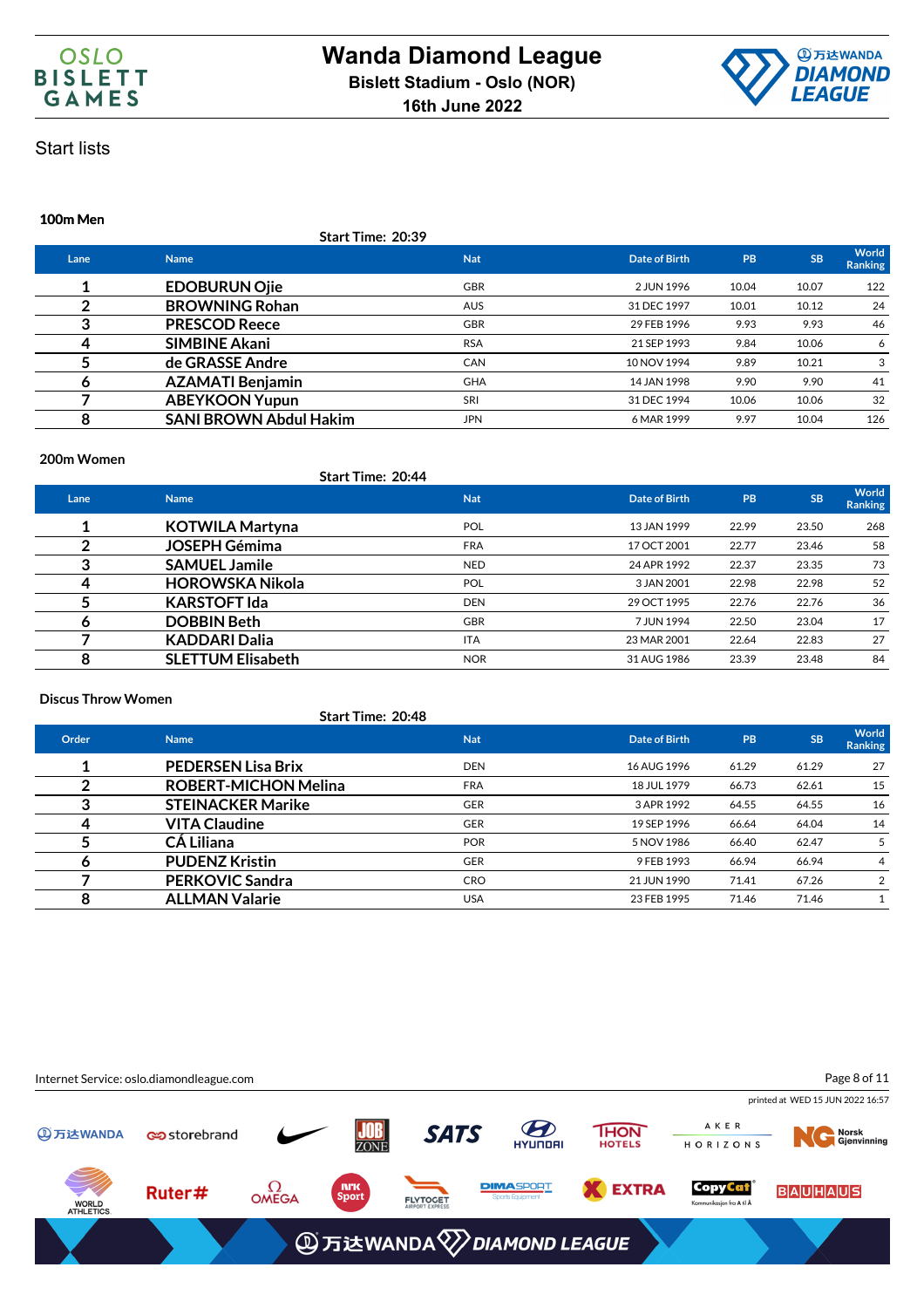



### **5000m Men**

**Start Time: 20:49**

| Order          | <b>Name</b>                      | <b>Nat</b> | <b>Date of Birth</b> | <b>PB</b> | <b>SB</b> | World<br><b>Ranking</b> |
|----------------|----------------------------------|------------|----------------------|-----------|-----------|-------------------------|
| 1              | <b>MYHRE Magnus Tuv</b>          | <b>NOR</b> | 15 JUN 2000          | 13:27.06  | 13:27.06  | 161                     |
| $\overline{2}$ | ABDILMANA Ali                    | <b>ETH</b> | 17 FEB 2002          | 13:20.28  | 13:45.00  | 62                      |
| 3              | ATKIN Sam                        | <b>GBR</b> | 14 MAR 1993          | 13:15.31  | 13:15.31  | 39                      |
| 4              | <b>BIBIC Elzan</b>               | SRB        | 8 JAN 1999           | 13:24.42  | 13:24.42  |                         |
| 5              | <b>GRIJALVA Luis</b>             | <b>GUA</b> | 10 APR 1999          | 13:10.09  | 13:36.93  | 16                      |
| 6              | <b>INGEBRIGTSEN Henrik</b>       | <b>NOR</b> | 24 FEB 1991          | 13:15.38  | 13:29.92  |                         |
| 7              | <b>MECHAAL Adel</b>              | ESP        | 5 DEC 1990           | 13:15.40  |           |                         |
| 8              | <b>NORDÅS Narve Gilje</b>        | <b>NOR</b> | 30 SEP 1998          | 13:16.67  | 13:26.64  | 40                      |
| 9              | <b>RAYNER Jack</b>               | <b>AUS</b> | 19 DEC 1995          | 13:34.68  |           |                         |
| 10             | <b>INGEBRIGTSEN Filip</b>        | <b>NOR</b> | 20 APR 1993          | 13:11.75  |           |                         |
| 11             | <b>KLECKER Joe</b>               | <b>USA</b> | 16 NOV 1996          | 13:04.42  | 13:04.42  |                         |
| 12             | <b>MENGESHA Milkesa</b>          | <b>ETH</b> | 16 APR 2000          | 12:58.28  | 13:01.11  | 13                      |
| 13             | <b>BEKELE Telahun Haile</b>      | <b>ETH</b> | 13 MAY 1999          | 12:52.98  | 12:57.18  | 58                      |
| 14             | <b>WALE Getnet</b>               | <b>ETH</b> | 16 JUL 2000          | 12:53.28  | 13:11.68  | 11                      |
| 15             | <b>TEFERA Samuel</b>             | <b>ETH</b> | 23 OCT 1999          | 13:06.86  | 13:06.86  |                         |
| 16             | <b>MARU Peter</b>                | <b>UGA</b> | 3 APR 2003           | 13:08.89  | 13:08.89  |                         |
| 17             | <b>KONES Wilberforce Chemiat</b> | (PM) KEN   | 19 SEP 1993          |           |           |                         |

#### **110m Hurdles Men**

### **Start Time: 21:13**

| Lane | <b>Name</b>            | <b>Nat</b> | Date of Birth | <b>PB</b> | <b>SB</b> | <b>World</b><br>Ranking |
|------|------------------------|------------|---------------|-----------|-----------|-------------------------|
|      | <b>MALLETT Aaron</b>   | <b>USA</b> | 26 SEP 1994   | 13.15     | 13.22     | 32                      |
|      | <b>BELOCIAN Wilhem</b> | <b>FRA</b> | 22 JUN 1995   | 13.15     | 13.23     | 13                      |
| د    | <b>PEREIRA Rafael</b>  | <b>BRA</b> | 8 APR 1997    | 13.27     | 13.27     | 12                      |
|      | <b>McLEOD Omar</b>     | <b>JAM</b> | 25 APR 1994   | 12.90     | 13.17     | 9                       |
|      | <b>ALLEN Devon</b>     | <b>USA</b> | 12 DEC 1994   | 12.84     | 12.84     | 2                       |
|      | <b>MARTÍNEZ Asier</b>  | <b>ESP</b> | 22 APR 2000   | 13.22     | 13.32     | 6                       |
|      | <b>JOSEPH Jason</b>    | <b>SUI</b> | 11 OCT 1998   | 13.12     | 13.60     | 14                      |
| 8    | <b>DAL MOLIN Paolo</b> | <b>ITA</b> | 31 JUL 1987   | 13.27     | 13.70     | 15                      |

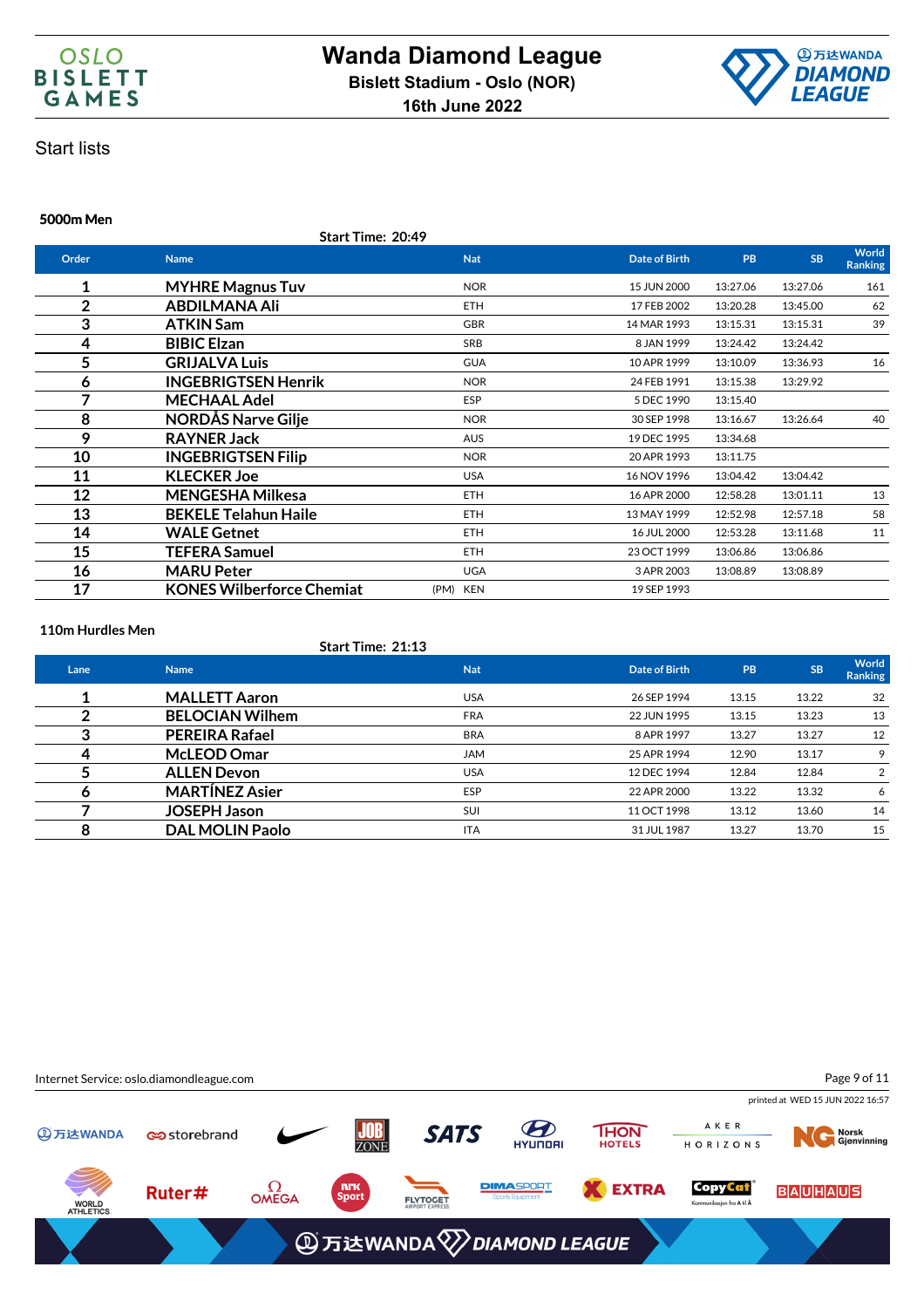



### **800m Women**

**Start Time: 21:25**

| Lane    | <b>Name</b>             | <b>Nat</b> | Date of Birth | PB      | <b>SB</b> | World<br><b>Ranking</b> |
|---------|-------------------------|------------|---------------|---------|-----------|-------------------------|
| $1 - 1$ | <b>LINDH Lovisa</b>     | <b>SWE</b> | 9 JUL 1991    | 1:58.77 | 2:02.24   | 17                      |
| $1 - 2$ | LYAKHOVA Olha           | <b>UKR</b> | 18 MAR 1992   | 1:58.64 | 2:01.58   |                         |
| 2       | <b>NAKAAYI Halimah</b>  | <b>UGA</b> | 16 OCT 1994   | 1:58.03 | 1:59.94   | 8                       |
| 3       | <b>HYNNE Hedda</b>      | <b>NOR</b> | 13 MAR 1990   | 1:58.10 | 2:03.57   | 26                      |
| $4 - 1$ | <b>LAMOTE Renelle</b>   | <b>FRA</b> | 26 DEC 1993   | 1:57.98 | 1:58.48   | 11                      |
| $4 - 2$ | <b>MUIR Laura</b>       | <b>GBR</b> | 9 MAY 1993    | 1:56.73 |           |                         |
| 5       | <b>REEKIE Jemma</b>     | <b>GBR</b> | 6 MAR 1998    | 1:56.90 | 1:58.44   |                         |
| $6 - 1$ | <b>GOULE Natoya</b>     | <b>JAM</b> | 30 MAR 1991   | 1:56.15 | 1:59.39   | 4                       |
| $6 - 2$ | <b>BISSET Catriona</b>  | <b>AUS</b> | 1 MAR 1994    | 1:58.09 | 1:59.73   | 10                      |
|         | <b>HODGKINSON Keely</b> | <b>GBR</b> | 3 MAR 2002    | 1:55.88 | 1:57.72   |                         |
| $8 - 1$ | <b>LEMIESZ Aneta</b>    | (PM) POL   | 17 JAN 1981   | 1:59.93 |           |                         |
| $8 - 2$ | <b>WELTEJI Diribe</b>   | <b>ETH</b> | 13 MAY 2002   | 1:58.28 | 1:58.28   |                         |
|         |                         |            |               |         |           |                         |

### **400m Hurdles Men**

**Start Time: 21:38**

| Lane | <b>Name</b>              | <b>Nat</b> | Date of Birth | <b>PB</b> | <b>SB</b> | World<br><b>Ranking</b> |
|------|--------------------------|------------|---------------|-----------|-----------|-------------------------|
|      | <b>SMIDT Nick</b>        | <b>NED</b> | 12 MAY 1997   | 49.28     | 49.66     | 28                      |
|      | <b>ANGELA Ramsey</b>     | <b>NED</b> | 6 NOV 1999    | 49.07     | 49.20     | 13                      |
|      | <b>HAPPIO Wilfried</b>   | <b>FRA</b> | 22 SEP 1998   | 49.03     | 49.11     | 12                      |
| 4    | <b>COPELLO Yasmani</b>   | <b>TUR</b> | 15 APR 1987   | 47.81     | 49.11     | 5                       |
|      | <b>BENGTSTRÖM Carl</b>   | <b>SWE</b> | 13 JAN 2000   | 48.52     | 48.52     | 16                      |
|      | <b>MÄGI Rasmus</b>       | <b>EST</b> | 4 MAY 1992    | 47.82     | 47.82     | 6                       |
|      | dos SANTOS Alison        | <b>BRA</b> | 3 JUN 2000    | 46.72     | 47.23     | 2                       |
|      | <b>ZAZINI Sokwakhana</b> | <b>RSA</b> | 23 JAN 2000   | 48.73     | 49.17     | 25                      |
|      |                          |            |               |           |           |                         |